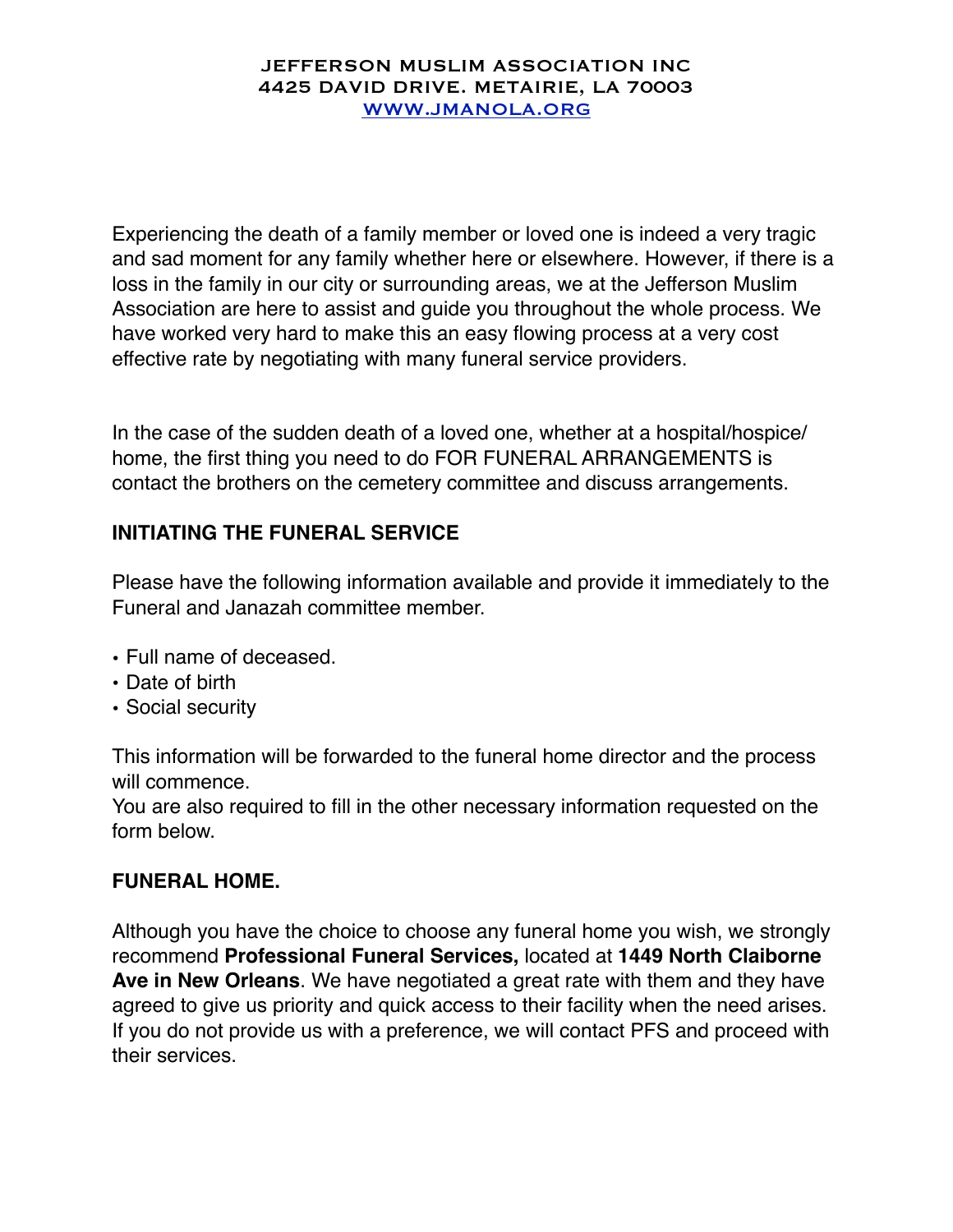#### JEFFERSON MUSLIM ASSOCIATION INC 4425 DAVID DRIVE. METAIRIE, LA 70003 [WWW.JMANOLA.ORG](http://WWW.JMANOLA.ORG)

# **JMA Funeral Service includes:**

- Bathing of the body by our experienced and caring volunteers. We highly encourage the participation of a few family members in this process.
- The shroud cloth (Kafan) for the covering of the body which is provided by us.
- The State of Louisiana requires for the deceased to be buried in a casket. To meet this requirement at a minimum, we utilize a simple plywood casket and this is also provided by us.
- Transportation of the body via hearse to Janaza prayer location (I.e. Dar as Salam hall, Masjid Towba etc.)
- Transportation after Janaza via hearse to the Islamic Cemetery of Greater New Orleans located in Slidell LA about 30 mins from central city.
- Body will be lowered into the grave by male family members and other participants and then filled before a final supplication is made.

**Timings**: Janaza prayers are usually offered following Dhuhr prayers at any given day. Janaza services later than that and on the weekend/federal holidays may incur extra charges by funeral home and grave digging service provider.

If the family and close friends would like to pay final respects to the deceased, it may be done before the Janaza prayer. Please inform family and relatives to meet at the prayer facility ahead of time. Delaying this till after the prayer will cause a delay in the process and will incur extra charges.